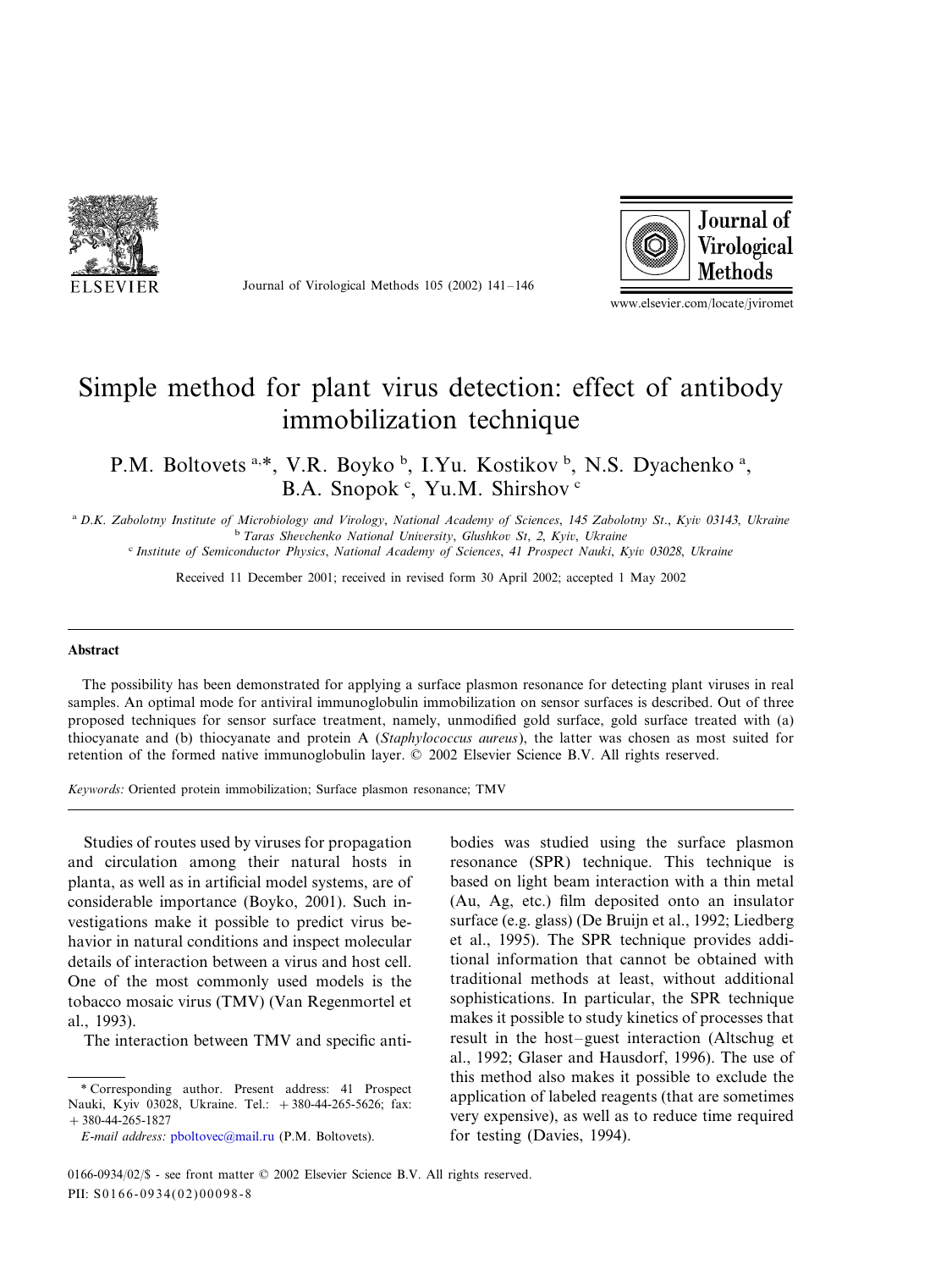There are, however, some limitations on the application of this technique to virology. The ability of the device to detect the presence of molecules is determined by the depth of penetration into the dielectric medium for the wave that appears when the light beam is incident on the boundary of the gold layer. This penetration depth is about 200 nm, so that the size of the objects to be studied should not exceed 100 nm (Rengevych et al., 1999). Most human and animal viruses do not meet this requirement. However, the SPR technique could be easily applied for studies of plant viruses because many are of small sizes (Sanual and Van Regenmortel, 1995; Van Regenmortel, 1999). TMV whose diameter is below 18 nm seems to be a very convenient model.

One of the main conditions for an adequate analysis is retention of the native state of specific receptor sites immobilized on the physical transducer surface. To this end additional treatment of the gold chip surface is required when the SPR technique is applied, because an unmodified metal film could have a destructive effect on the receptor molecules namely, an immediate contact with a metal surface may lead to denaturation of molecules, the receptor sites are arbitrarily oriented, or by immobilization to give a high level of nonspecific binding (Ramsden, 1997). These problems can be solved by forming a buffer interlayer between the metal surface and protein (Karlsson and Fält, 1997). Various functional thiols are used most often as such interlayers. However, in many cases the problems related to lending the required chemical function to thiol monolayers either do not permit the formation of an oriented bimolecular layer on their surfaces, or do not provide strong immobilization (Löfås et al., 1995).

Several different approaches have been suggested to solve this problem. In particular, one of the possible ways is to modify the sensor surface by treatment with KNCS (Boltovets et al., 2001a). It is known that behavior of composite protein molecules in the native conditions depends essentially on their charge. Therefore the position of the molecule under consideration can be changed relative to the charged sensor surface by altering the charge of definite amino acid groups via changing pH of the ambiance, which in turn

affects its activity at the surface (Mattews et al., 2000). In this context, preliminary treatment of the gold surface with NCS<sup>−</sup> may be of interest because (i) the presence of the sulfur atom in NCS<sup>−</sup> favours strong coupling with metal surface; (ii) the formed monolayer provides reliable protection of the metal surface, being at the same time sufficiently thin; (iii) the surface modified in this way has an extra effective charge, and this enables oriented immobilization of molecules. This approach was tested earlier (Boltovets et al., 2001b) with the soybean trypsin inhibitor model. However, such an approach presupposes the presence of positively charged centers (particularly, histidine) in the area of the contact with the chip surface. In the case of immunoglobulins there are many such sites located in different areas at the molecular surface so that oriented character of immobilization becomes doubtful.

On the other hand, protein A *Staphylococcus aureus* which is known to have pseudoimmune interaction with the Fc fragment of immunoglobulins by five homologous IgG-binding domains (Cedergreen et al., 1993; Jenderberg et al., 1996) seemed to be a useful agent for antiviral immunoglobulin immobilization and orientation at the gold surface. But since it is a protein itself and can be damaged by immediate contact with the gold layer, previous treatment of the gold surface was necessary. It was shown (Boltovets et al., 2000) that previous treatment of the gold layer by NCS<sup>−</sup> promotes the adsorption of the protein ? at the surface.

An SPR spectrometer 'PLASMON' with a GaAs laser ( $\lambda = 670$  nm) was used as source of excitation. The spectrometer was designed at the Institute of Semiconductor Physics of the National Academy of Sciences of Ukraine (Beketov et al., 1998; Chegel et al., 1998; Snopok et al., 2000). The glass plates (refractive index  $n = 1.61$ ) with an as-sputtered (through an adhesive Cr interlayer 1–1.5 nm thick) gold layer 50 nm thick (Snopok et al., 2001) have been treated previously with 'piranha' (mixture of  $30\%$  H<sub>2</sub>O<sub>2</sub> and  $98\%$  $H_2SO_4$  in the ratio of 1:3) to remove organic contaminations. After treatment the glass plates were fixed on a supporting glass prism (refractive index  $n = 1.61$ ). Optical contact was provided us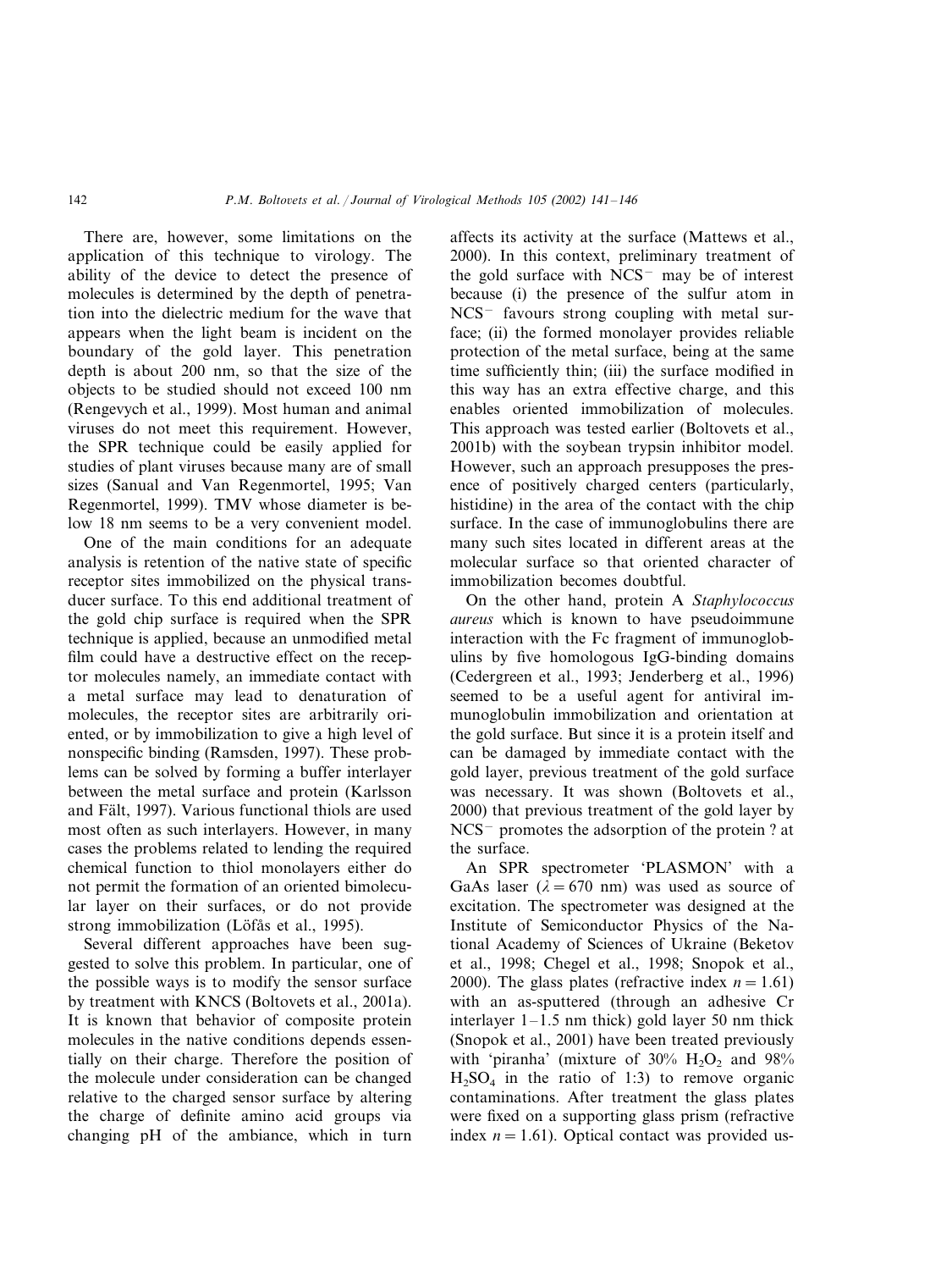ing an immersion liquid (polyphenyl ether, refractive index  $n = 1.6$ ). A  $6 \times 10^{-2}$  M solution of sodium thiocyanate (analytical grade) was prepared immediately before the experiment.

The glycine and carbonate buffers were prepared by the standard procedure (Dawson et al., 1986). For the glycine buffer (pH 2.2), 25 ml of 0.2 M glycine was mixed with 22 ml of 0.2 M HCl and then diluted by distilled water to 100 ml. For preparation of the carbonate buffer (pH 9.6) 30 ml of 0.1 M  $\text{Na}_2\text{CO}_3$  was mixed with 70 ml of 0.1 M NaHCO<sub>3</sub>.

In this study the green alga *Bracteacoccus minor* cells that were infected by TMV at the zoospore stage, served as the virus source. The homogenate of cells was prepared by pounding the cell suspension in carbonate buffer (pH 9.6). The mixture was centrifuged (at 85 g) to remove undamaged cells and larger organelles. The pellet free supernatant was used for further analysis.

Four types of samples were investigated: (i) purified type strain of TMV whose concentration was known; (ii) supernatant, obtained from infected cells after one passage (two months of growth); (iii) supernatant, obtained from infected cells after two passages (six months of growth); (iv) supernatant, obtained from virus free cells.

At the first stage of the investigation the binding efficiency of known concentrations of purified TMV were tested. The efficiency of virus binding to the antibodies that were adsorbed on the sensor surfaces of the following three types were compared: (i) unmodified gold; (ii) gold treated with KNCS; (iii) gold treated in series with KNCS and with immobilized protein A *S*. *aureus*. It was shown that the antibodies to TMV are adsorbed efficiently onto all the above surfaces. However, they retained their ability for TMV binding in one case only, namely, when the surface was treated in series with KNCS and protein A *S*. *aureus*.

The principal course of the experiment is shown in Fig. 1. The rabbit antiviral serum was applied to the sensor surface treated previously. The unbound antibody excess was washed off with carbonate buffer (pH 9.6). The viral preparation was then applied to the surface washed

with buffer. The preparation excess was washed off with carbonate buffer (pH 9.6). The test for binding specificity was then carried out by treating the surface with glycine buffer (pH 2.2) that brakes the protein–protein bonds. The cell was then washed with carbonate buffer (pH 9.6) once more.

At the second stage of the test, the above procedure was used to check the efficiency of the green alga *B*. *minor* cells infection with TMV depending on the number of culture passages as shown in Fig. 1. The viral antigens from the alga *B*. *minor* cells that were infected previously with TMV could be unambiguously detected only by the sensor on whose surface protein A *S*. *aureus* had been immobilized. It was shown also that the viral concentration in the algal suspension diminished appreciably after the second passage in comparison with the first one.

The results obtained with the SPR technique correlate with those obtained by ELISA as shown in Fig. 2 demonstrating, that the concentration of the viral antigen is much higher after one passage than after two passages.

The light microscopy investigation results shown in Fig. 3 indicate that after one passage algal cells change appreciably their shape and size, whereas, after two passages no considerable difference from the control is observed.

It was shown that binding between the virus and antibodies is specific but is broken by buffer at pH 2.2. This feature makes it possible to use repeatedly the sensor surface after it has been washed in this way. Thus the SPR technique is recommended for the detection of plant viruses in samples and can be used for rapid diagnosis of virus diseases of plants.

## **Acknowledgements**

The authors thank Dr Tetyana Shevchenko and Mr Taras Kompanets (Taras Shevchenko National University) for kindly providing TMV and anti-TMV serum and valuable assistance in performing ELISA. The authors also wish to thank Dr Victor Lyapin and Dr Ivan Boubryak for help in preparation of this manuscript.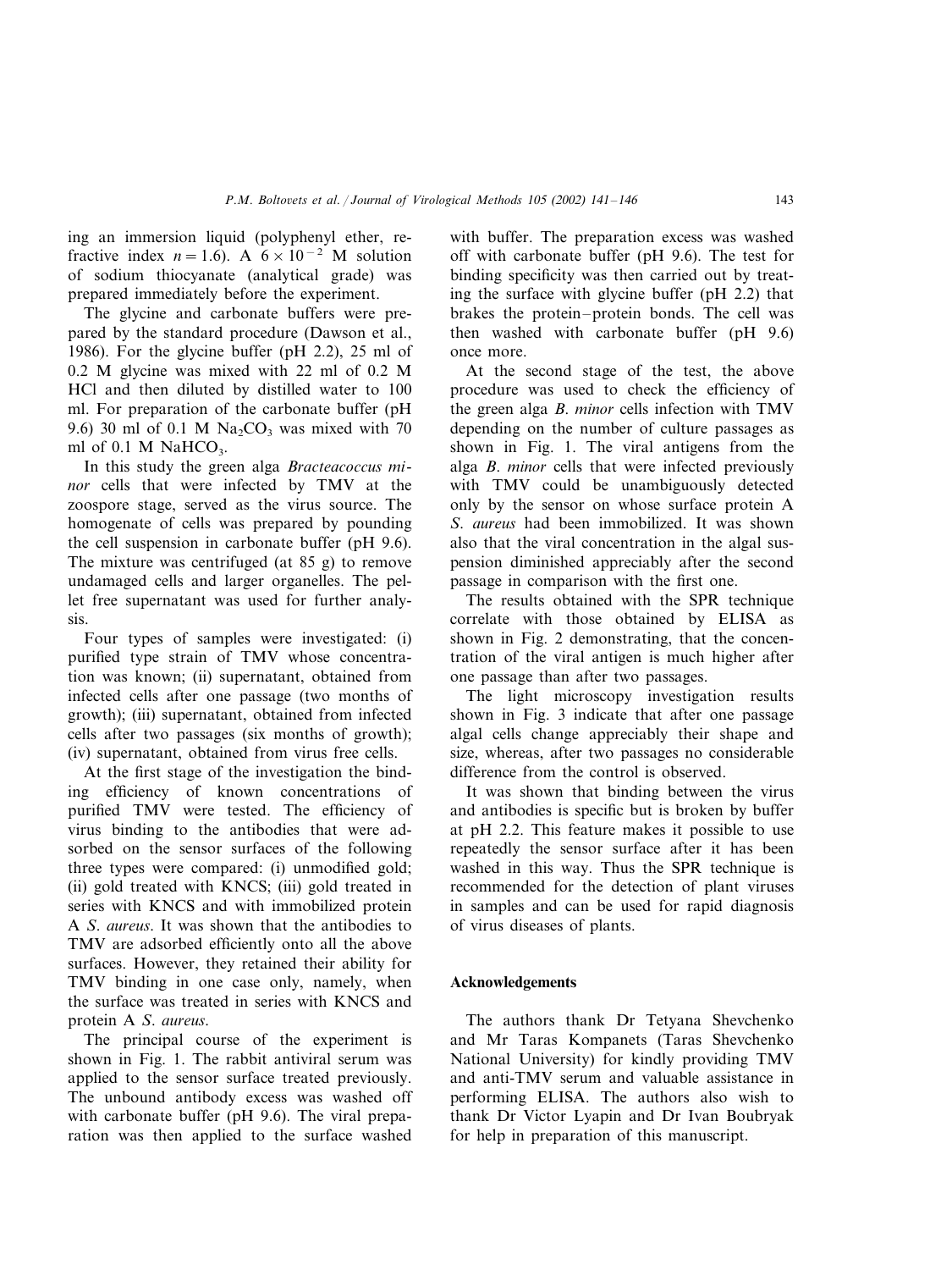

Fig. 1. Binding of antigens derived from *Bracteococcus minor* cells infected with TMV to the antiTMV IgG immobilized at the KNCS-protein A modified surface. Insert: the experimental sequence for TMV control samples. The extent of binding for different test samples. 1, *Br*. *minor* control; 2, TMV control; 3, *Br*. *minor*+TMV after one passage; 4, *Br*. *minor*+TMV after two passages.



Fig. 2. Effectiveness of the *Bracteococcus minor* cells infection by TMV demonstrated by SPR (a) and ELISA (b). -··-··, 1, *Br*. *minor* control; —, 2, TMV control;-- -, 3, *Br*. *minor*+TMV after one passage; —, 4, *Br*. *minor*+TMV after two passages.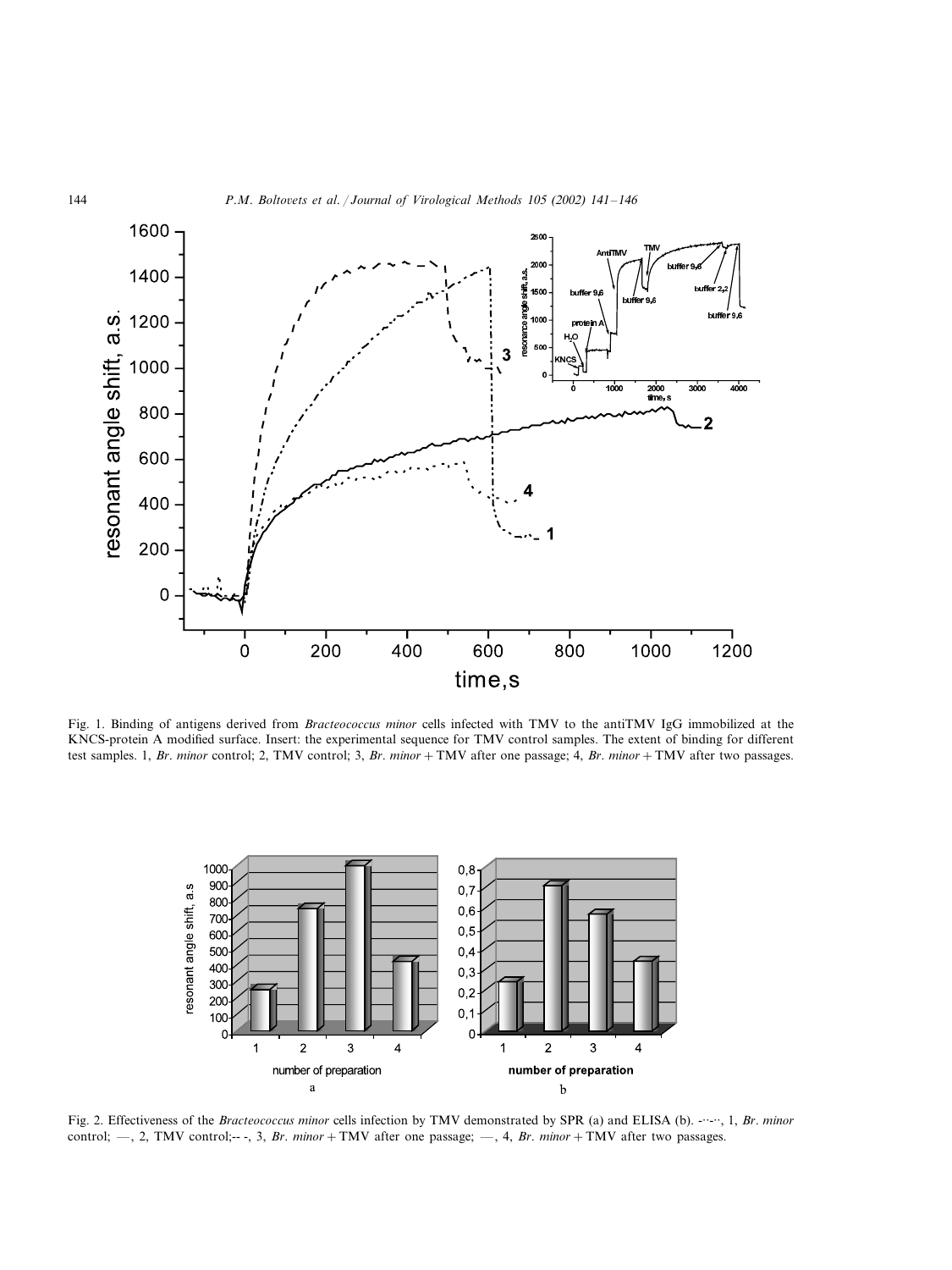

Fig. 3. Cell size and shape changes due by TMV infection untreated. (a) *Bracteococcus minor* cells. (b) *Bracteococcus minor* cells infected by TMV after 1 passage. (c) *Bracteococcus minor* cells infected by TMV after 2 passages.

## **References**

Altschug, D., Dubs, M.C., Weiss, E, Zeder-Luzt, G., Van Regenmortel, M.H.V., 1992. Determination of kinetic constants for the interaction between a monoclonal antibody and peptides using surface plasmon resonance. Biochemistry 31, 6298–6304.

- Beketov, G.V., Shirshov, Yu.M., Shynkarenko, O.V., Chegel, V.I., 1998. Surface plasmon resonance spectroscopy: prospects of superstate refractive index variation for separate extraction of molecular layer parameters. Sensors Actuators B 48, 432–438.
- Boltovets, P.M., Dyachenko, N.S., Snopok, B.A., Shirshov, Yu.M., Lampeka, Ya.D., 2000. Oriented immobilization of the protein A *Staphylococcus aureus* to untreated and CNS-modified gold surface: the investigation by surface plasmon resonance. Bull. Inst. Agric. Microbiol. 7, 21–22.
- Boltovets, P.M., Dyachenko, N.S., Snopok, B.A., Shirshov, Yu.M., 2001a. Driving forces of biomolecular organization specific to nanometer scale: protein orientation on the surface, controlled by pH level. Eur. J. Biochem. 268 (Suppl. 1), 44.
- Boltovets, P.M., Snopok, B.A., Shirshov, Yu.M., Dyachenko, N.S., 2001b. Arranged protein layers for optoelectronic biosensor systems: oriented protein immobilization on modified gold surface. Rep. Natl. Acad. Sci. Ukraine 11, 136–143.
- Boyko, A.L., 2001. Problems of virology and bioethics. 3rd International Conference 'Bioresurses and Viruses', September 2001, Kyiv, Ukraine, p. 168.
- Cedergreen, L., Anderson, R., Jansson, B., Uhlen, M., Nilsson, B., 1993. Mutational analysis of the interaction between staphylococcal protein A and human IgG1. Prot. Eng. 6, 441–448.
- Chegel, V.I., Shirshov, Yu.M., Piletskaya, E.V., Piletsky, S.A., 1998. Surface plasmon resonance sensor for pesticide detection. Sensors Actuators B 48, 456–460.
- Dawson, R.M.C., Elliott, D.C., Elliot, W.H., Jones, K.M., 1986. Data for Biochemical Research. Clanderon Press, Oxford.
- Davies, J., 1994. Surface plasmon resonance—the technique and its applications to biomaterial processes. Nanobiology  $3, 5-16.$
- De Bruijn, H.E., Kooyman, R.P.H., Greve, J., 1992. Choice of metal and wavelength for surface plasmon resonance sensors: some considerations. Appl. Optics 31, 440–442.
- Glaser, R.W., Hausdorf, G., 1996. Binding kinetics of an antibody against HIV p24 core protein measured with real-time biomolecular interaction analysis suggest a slow conformational change in antigen p24. J. Immunol. Methods 189, 1–14.
- Jenderberg, L., Tashiro, M., Tejero, R., Lyons, B.A., Uhlen, M., Montelione, G.T., Nilsson, B., 1996. The mechanism of binding staphylococcal protein A to immunoglobulin G does not involve helix unwinding. Biochemistry 35, 22–31.
- Karlsson, R., Fält, A., 1997. Experimental design for kinetic analysis of protein-protein interactions with surface plasmon resonance biosensors. J. Immunol. Methods 200, 121–133.
- Liedberg, B., Nylander, C., Lundstrem, I., 1995. Biosensing with surface plasmon resonance—how it all started. Biosens. Bioelectr. 10, 137–144.
- Löfås, S., Johnsson, B., Edström, E., Hansson, A., Lindquist, G., Möller, H.R.M., Stigh, L., 1995. Methods for site